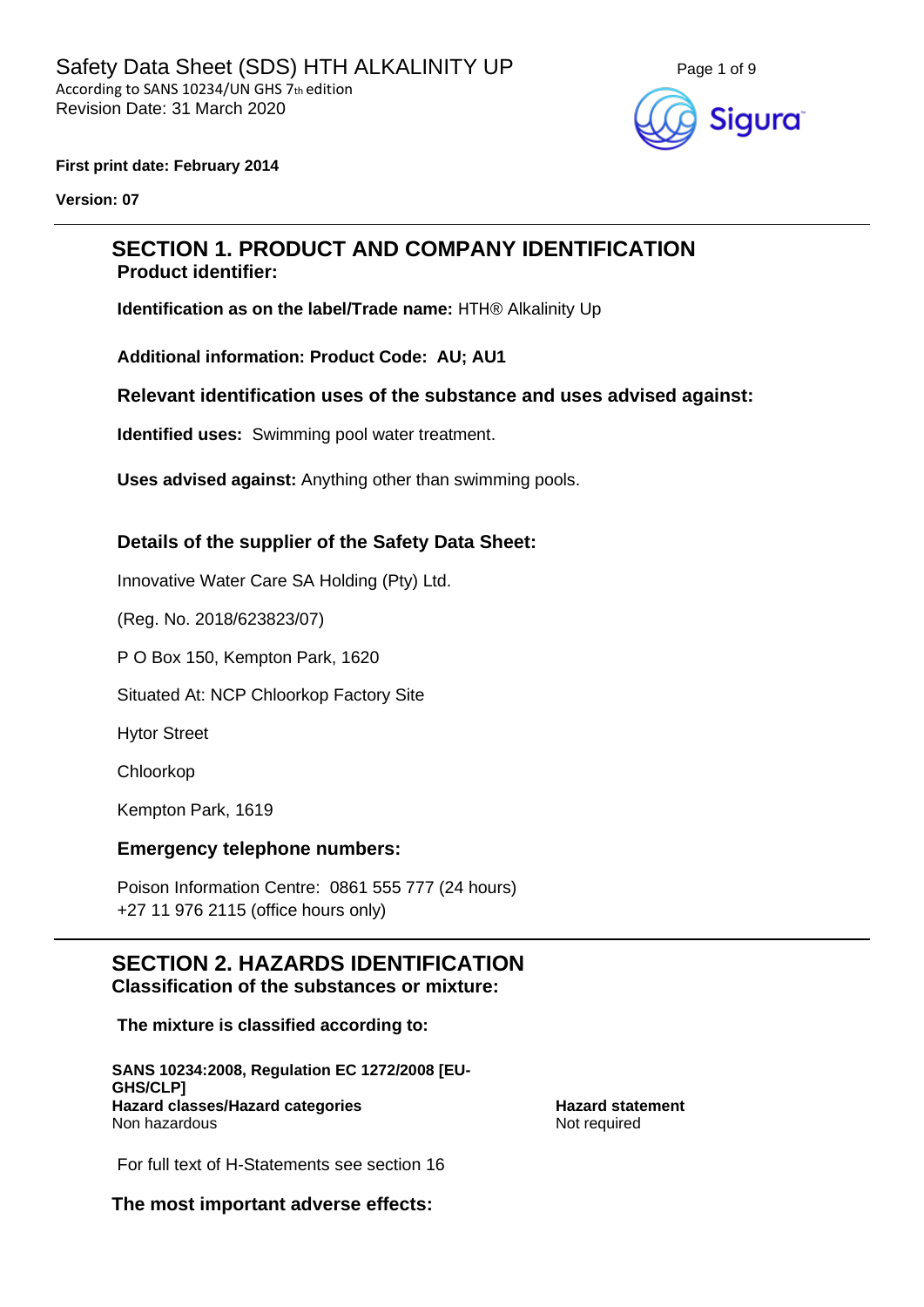

#### **The most important adverse physiochemical effects:** None.

**The most important adverse human health effects:** None**.**

**Label elements:**

**Hazard pictograms:** Not required.

**Signal Words:** None.

**Hazard Statements:** None.

**Precautionary Statements:** None**.**

**Special labelling of certain mixtures**:

**Other hazards:** None known.

# **SECTION 3. COMPOSITION/INFORMATION ON INGREDIENTS**

**Substance/Mixture:** Mixture

**Ingredients:**

| Substance name     | CAS-No.  | Concentration | Classification |
|--------------------|----------|---------------|----------------|
| (IUPAC)            | EC-No.   | % by weight   | EC1272/2008    |
| Sodium bicarbonate | 144-55-8 | 100           | Not classified |

There are no additional ingredients present which, within the current knowledge of the supplier and in the concentrations applicable, are classified as hazardous to health or the environment and hence require reporting in this section.

Occupational exposure limits, if available listed in Section 8.

For the full text of the H-Statements mentioned in this Section, see Section 16.

## **SECTION 4. FIRST AID MEASURES Description of first aid measures:**

**In case of inhalation:** If breathed in, move person into fresh air. In case of discomfort seek medical attention.

**In case of skin contact:** Brush off loose particles from skin. Rinse thoroughly with plenty of water. Seek medical attention if irritation develops or persists.

**In case of eye contact:** Flush eyes thoroughly with water for 15 minutes. Remove contact lenses after the initial 1-2 minutes and continue flushing for several additional minutes. Seek medical attention if irritation persists.

**In case of ingestion:** Do NOT induce vomiting. Never give anything by mouth to an unconscious person. Rinse mouth with water. In case of discomfort seek medical attention.

#### **Most important symptoms and effects, both acute and delayed:**

**Inhalation:** None.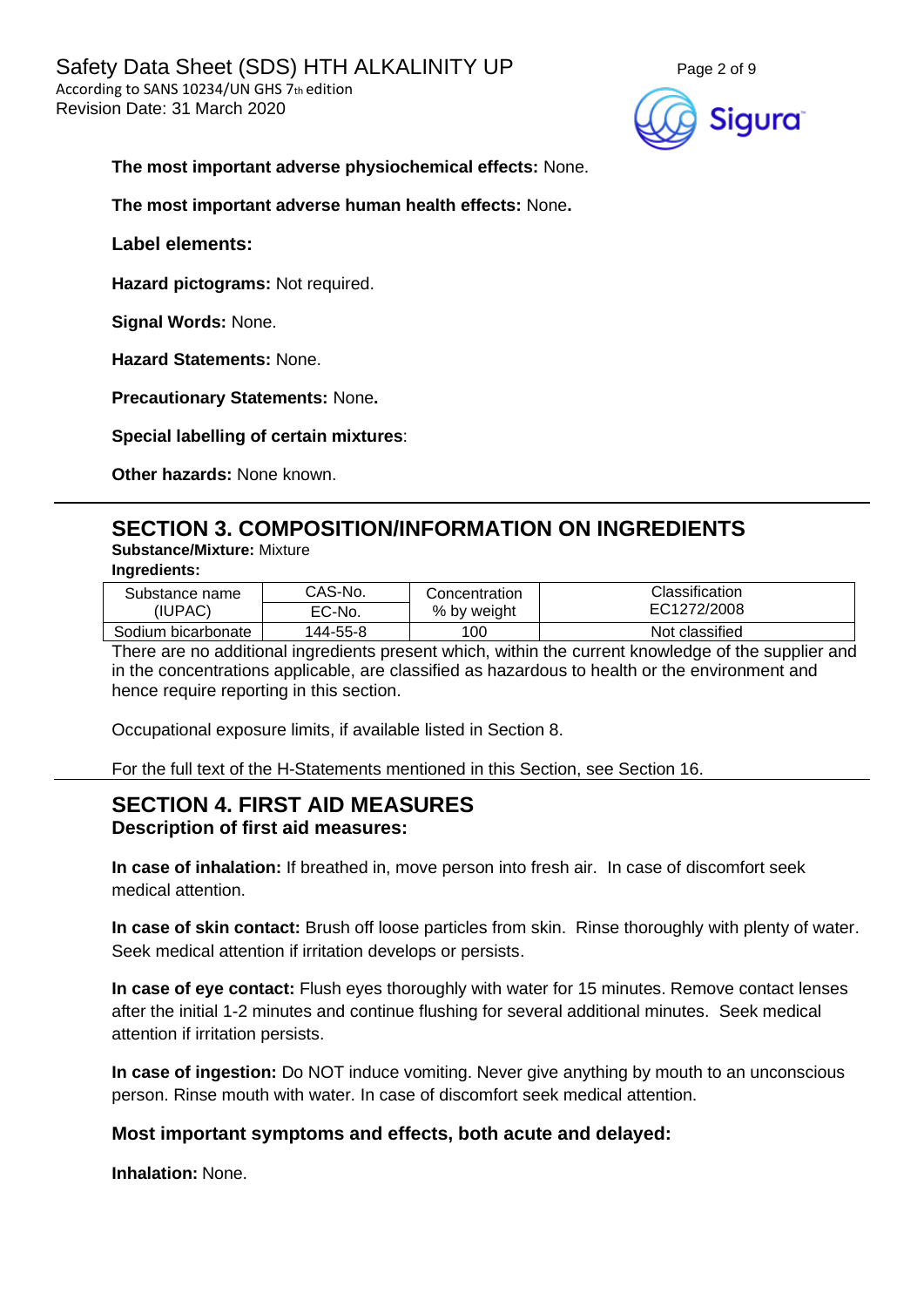

**Ingestion:** None.

**Skin Contact:** None.

**Eye Contact:** None.

### **Indication of any immediate medical attention and special treatment needed:**

None known.

# **SECTION 5. FIREFIGHTING MEASURES Extinguisher media:**

**Suitable extinguisher media**: Use water spray, alcohol-resistant foam, dry chemical or carbon dioxide appropriate for surrounding fire. Prevent contamination of drains or waterways.

**Unsuitable extinguishing media:** None known.

**Special hazards arising from the mixture:**

None known.

#### **Advice for fire-fighters:**

Evacuate area and contact emergency services. Wear full protective equipment including Self Contained Breathing Apparatus (SCBA) when combating fire.

## **SECTION 6. ACCIDENTAL RELEASE MEASURES Personal precautions, protective equipment and emergency procedures:**

**For non-emergency personnel:** Isolate area. Keep unnecessary and unprotected personnel from entering the area. Avoid inhalation, and contact with skin. Refer to Section 7, Handling, for additional precautionary measures. Use appropriate safety equipment. For additional information, refer to Section 8, Exposure Controls and Personal Protection.

**For emergency responders**: As above.

#### **Environmental precautions:**

Prevent from entering into soil, ditches, sewers, waterways and/or groundwater.

#### **Methods for containment and cleaning up:**

**For small spills:** Contain spilled material if possible. Collect in suitable and properly labelled containers.

**For large spills:** Dike area to contain spill. Collect in suitable and properly labelled containers.

#### **Reference to other sections:**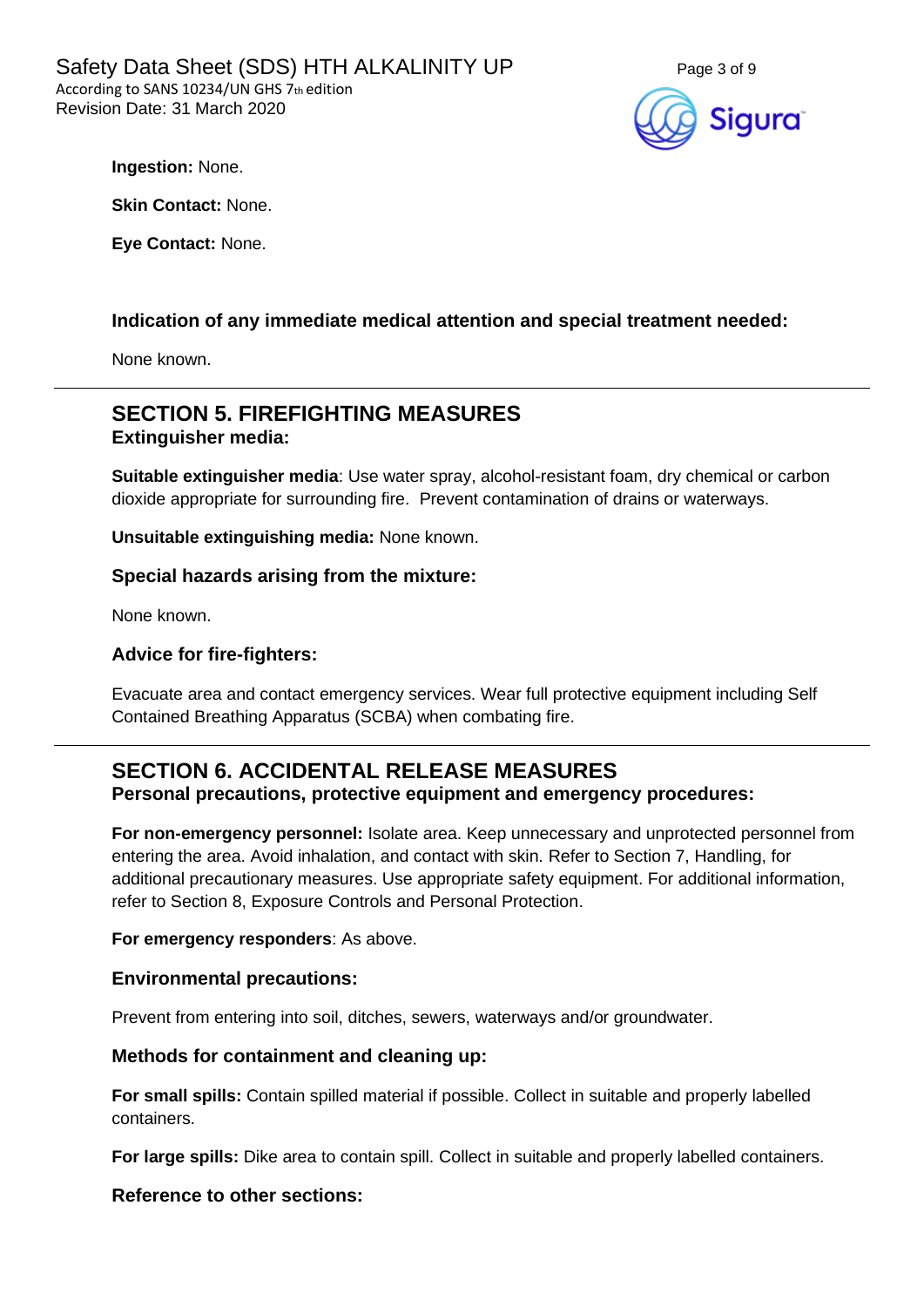

See section 7 for information on safe handling.

See section 8 for information on personal protection equipment.

See section 13 for information on disposal.

#### **Additional information:**

None known.

# **SECTION 7. HANDLING AND STORAGE Precautions for safe handling:**

**Protective measures:** Observe directions on label and instructions for use.

**Advice on general occupational hygiene:** Do not eat drink or smoke when handling this product. Was hands and other exposed areas with mild soap before eating, drinking or smoking.

#### **Conditions for safe storage, including incompatibilities:**

Store in a cool, dry and well ventilaited place. Keep container closed when not in use.

#### **Specific end uses:**

Use only as directed.

# **SECTION 8. EXPOSURE CONTROLS/PERSONAL PROTECTION Control parameters:**

**Occupational exposure limits:** No data available.

**Biological exposure indices (BEI):** No data available.

**Additional exposure limits under the conditions of use:** No data available.

#### **Exposure control:**

**Appropriate engineering controls**: Use in well ventilated areas. Emergency eye wash stations and safety showers should be available in the immediate vicinity of any potential exposure

**Individual protection measures, such as personal protective equipment:**

**Eye/face protection:** Chemical goggles or safety glasses.

**Hand protection:** Use chemical resistant gloves.

**Body protection:** Chemical resistant materials and fabrics.

**Respiratory protection**: If discomfort is experienced, use an approved air-purifying respirator. Respiratory protection should be worn when there is a potential to exceed the exposure limit requirements or quidelines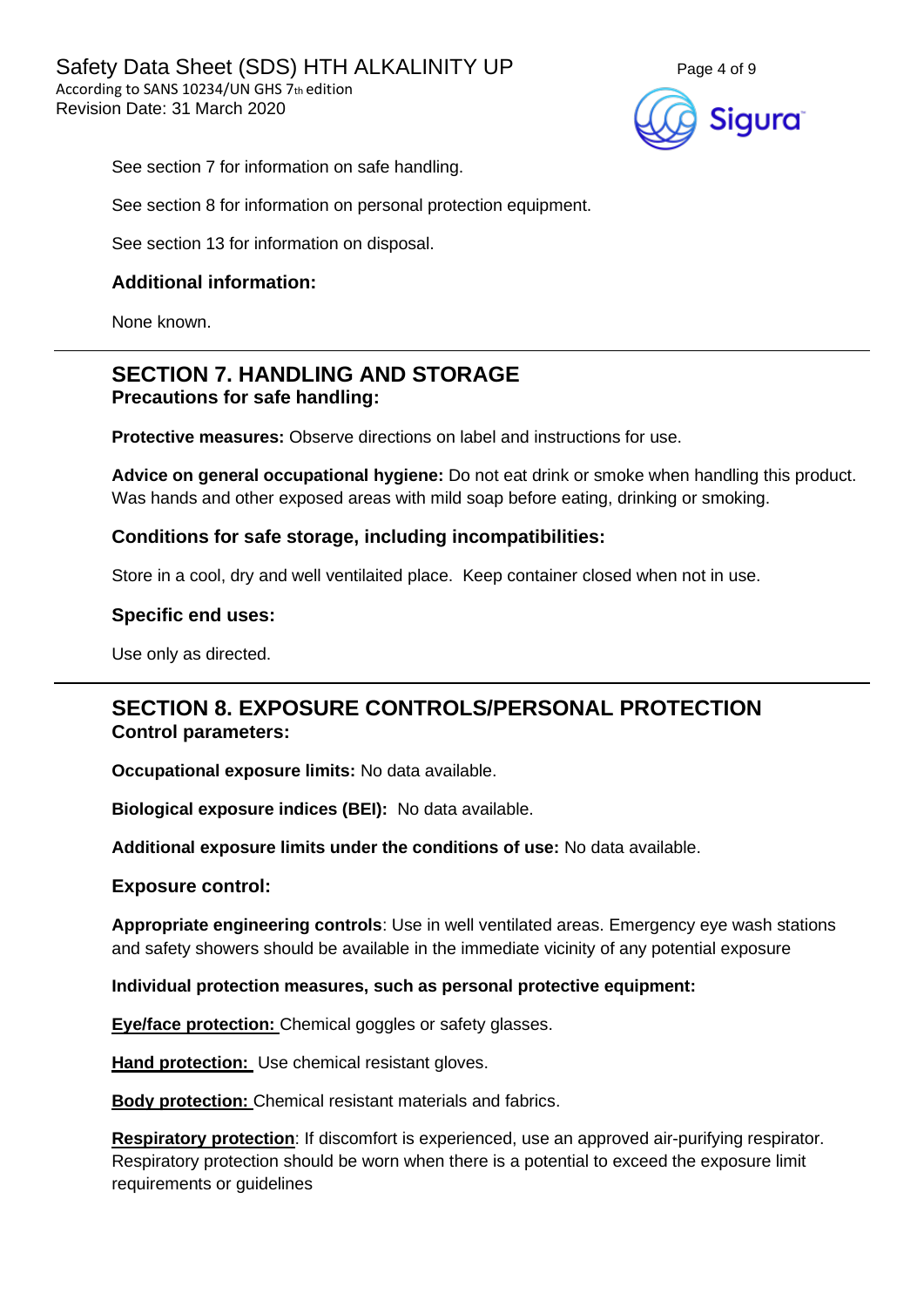



**Environmental exposure controls:** None required.

# **SECTION 9. PHYSICAL AND CHEMICAL PROPERTIES Information on basic physical and chemical properties**

**Appearance (form):** Powder

**Colour:** White

**Odour:** None.

**Odour threshold:** Not known.

**pH:** 8.2 (1% solution)

**Melting point/range (<sup>o</sup>C):** Not known.

**Boiling point/range (<sup>o</sup>C):** Not known.

**Flash point (<sup>o</sup>C):** Not known.

**Evaporation rate:** Not known.

**Flammability (solid, gas):** Not known.

**Ignition temperature (°C):** Not known.

**Upper/lower flammability/explosive limits:** Not known.

**Vapour pressure (20<sup>o</sup>C):** Not known.

**Vapour density:** Not known.

**Relative density (25 <sup>o</sup>C):** Not known.

**Water solubility (g/l) at 20<sup>o</sup>C:** 8.6g/100ml

**n-Octanol/ Water partition coefficient:** Not known.

**Auto-ignition temperature:** Not known.

**Decomposition temperature:** Not known.

**Viscosity, dynamic (mPa s):** Not known.

**Physical hazards:**

None.

**Other information:**

**Fat solubility (solvent-oil to be specified):** Not known.

**Bulk density:** 993 kg/cubic metre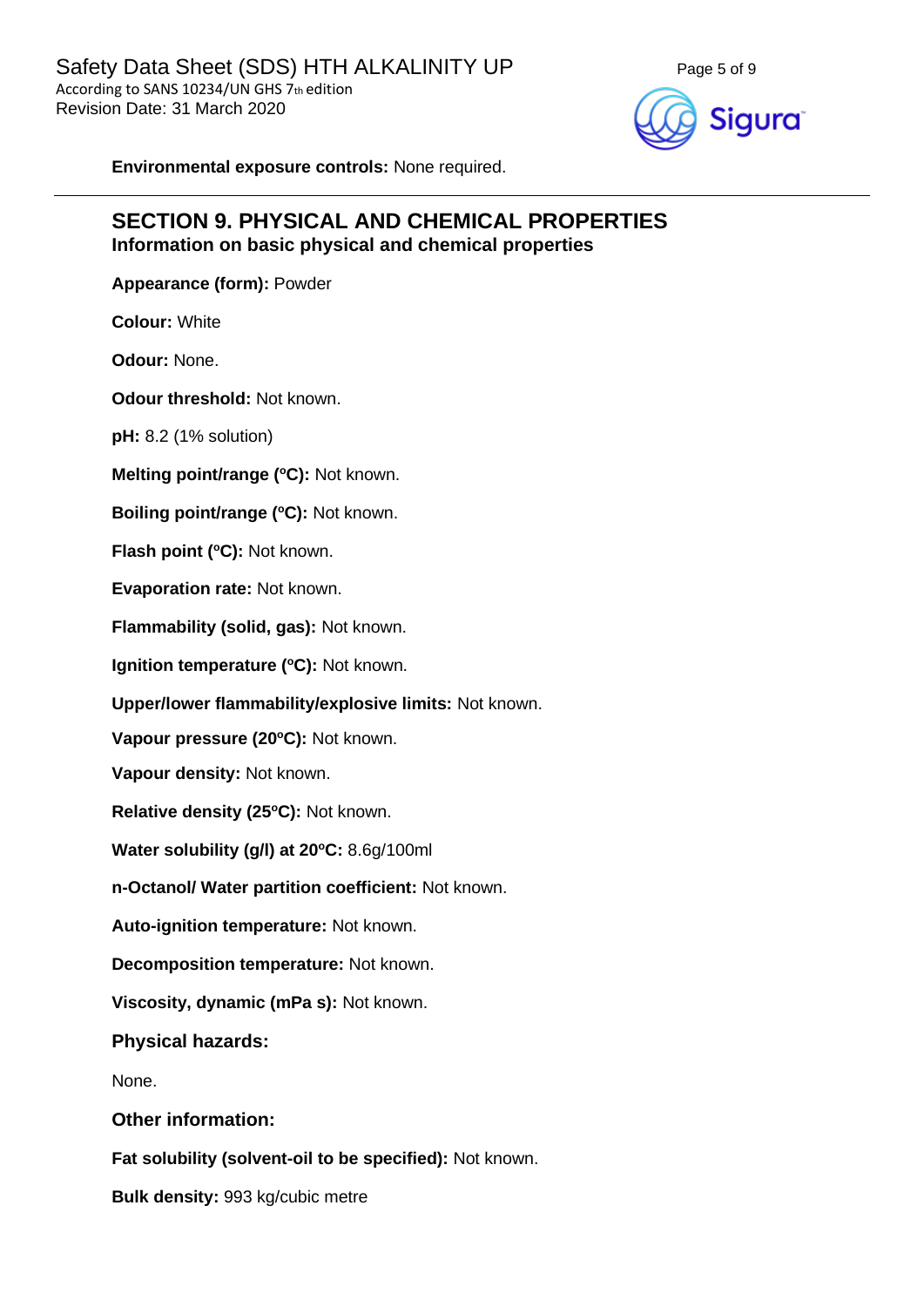

#### **Dissociation constant in water (p Ka):** Not known.

**Oxidation-reduction potential:** Not known.

## **SECTION 10. STABILITY AND REACTIVITY Reactivity:**

Product is not sensitive to mechanical shock or impact.

#### **Chemical stability:**

Stable under recommended storage conditions. Decomposes slowly on exposure to moisture.

#### **Possibility of hazardous reactions:**

Hazardous polymerization will not occur.

#### **Conditions to avoid:**

Exposure to moisture or moist air. Temperatures above 65 deg C.

#### **Incompatible materials:**

Acids, Water, Lime

#### **Hazardous decomposition products:**

None known.

# **SECTION 11. TOXICOLOGICAL INFORMATION Toxicokinetics, metabolism and distribution:**

**Non-human toxicological data:** No data available.

**Method:** No data available.

**Dosage:** No data available.

**Routes of administration:** No data available.

**Results:** No data available.

**Absorption:** No data available.

**Distribution:** No data available.

**Metabolism:** No data available.

**Excretion:** No data available.

**Information on toxicological effects:**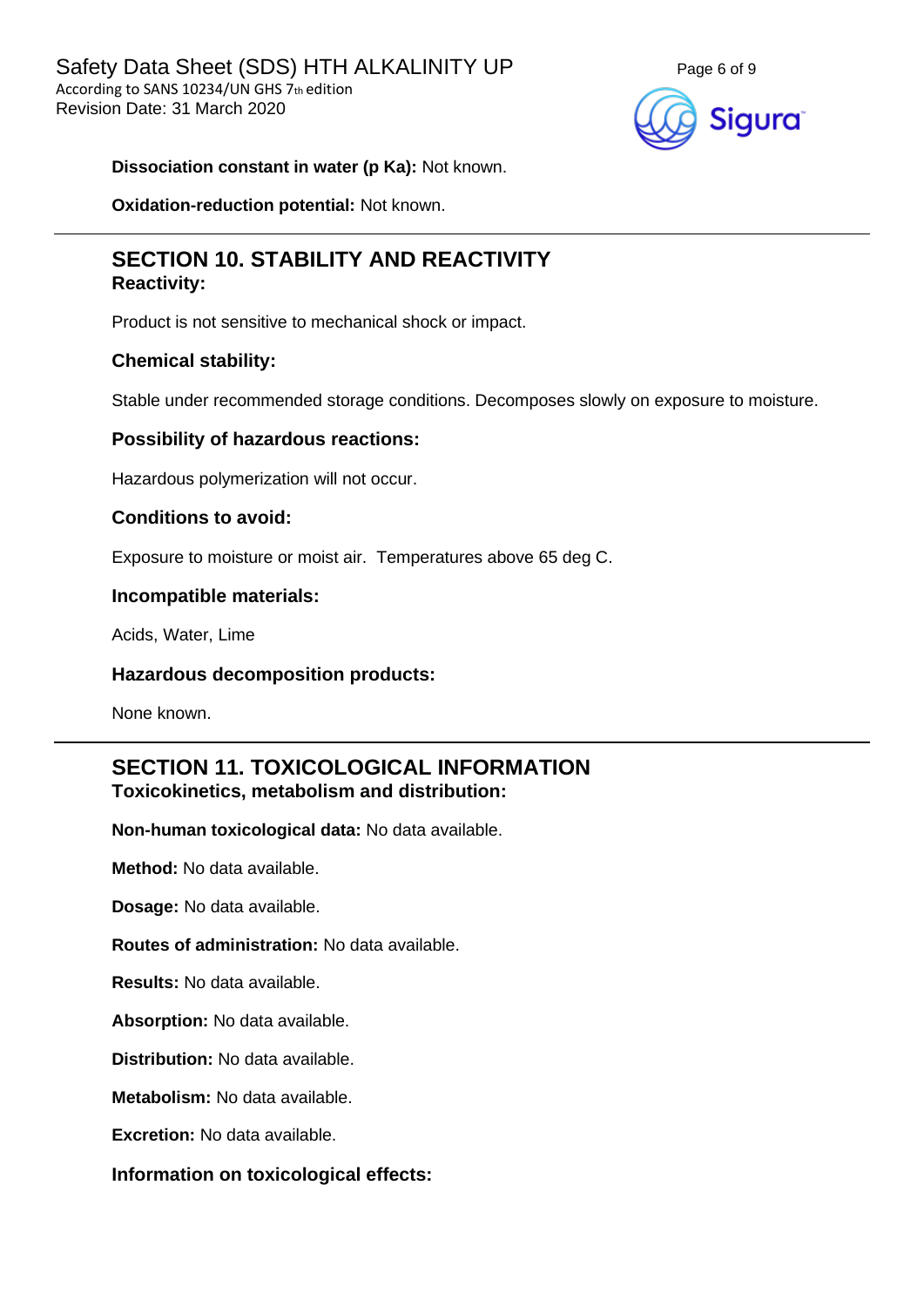



Acute toxicity: Not classified. LD<sub>50</sub> Oral Rat 7.3mg/kg, LC<sub>50</sub> Inhalation Rat >4.7 mg/l/4h

**Skin corrosion/irritation:** Not classified (pH: 8.2 in 1% solution).

**Serious eye damage/irritation:** Not classified (pH: 8.2 in 1% solution).

**Respiratory or skin sensitization:** No classified.

**Germ cell mutagenicity:** Not classified.

**Carcinogenicity:** Not classified

**Reproductive toxicity:** Not classified.

**STOT-single exposure:** Not classified

**STOT-repeated exposure:** Not classified

**Aspiration hazard:** Not classified

# **SECTION 12. ECOLOGICAL INFORMATION Toxicity:**

No additional data available.

| Sodium bicarbonate (144-55-8) | 144-55-8                                                 |  |
|-------------------------------|----------------------------------------------------------|--|
| $LC_{50}$ Fish 1              | 8250 – 9000 mg/L (exposure time: 96 h – Species: Lepomis |  |
|                               | macrochirus (static))                                    |  |
| $EC_{50}$ Daphnia 1           | 2350 mg/L (exposure time: 48 h – Species: Daphnia magna) |  |

### **Persistence and degradability:**

Not established

#### **Bioaccumulative potential:**

Not established.

#### **Mobility in soil**

No data available.

#### **Results of PBT& vPvB assessment:**

No data available.

#### **Other adverse effects:**

Avoid release to the environment.

## **SECTION 13. DISPOSAL CONSIDERATIONS Waste treatment methods:**

Dispose of in accordance with municipal, provincial and national regulations.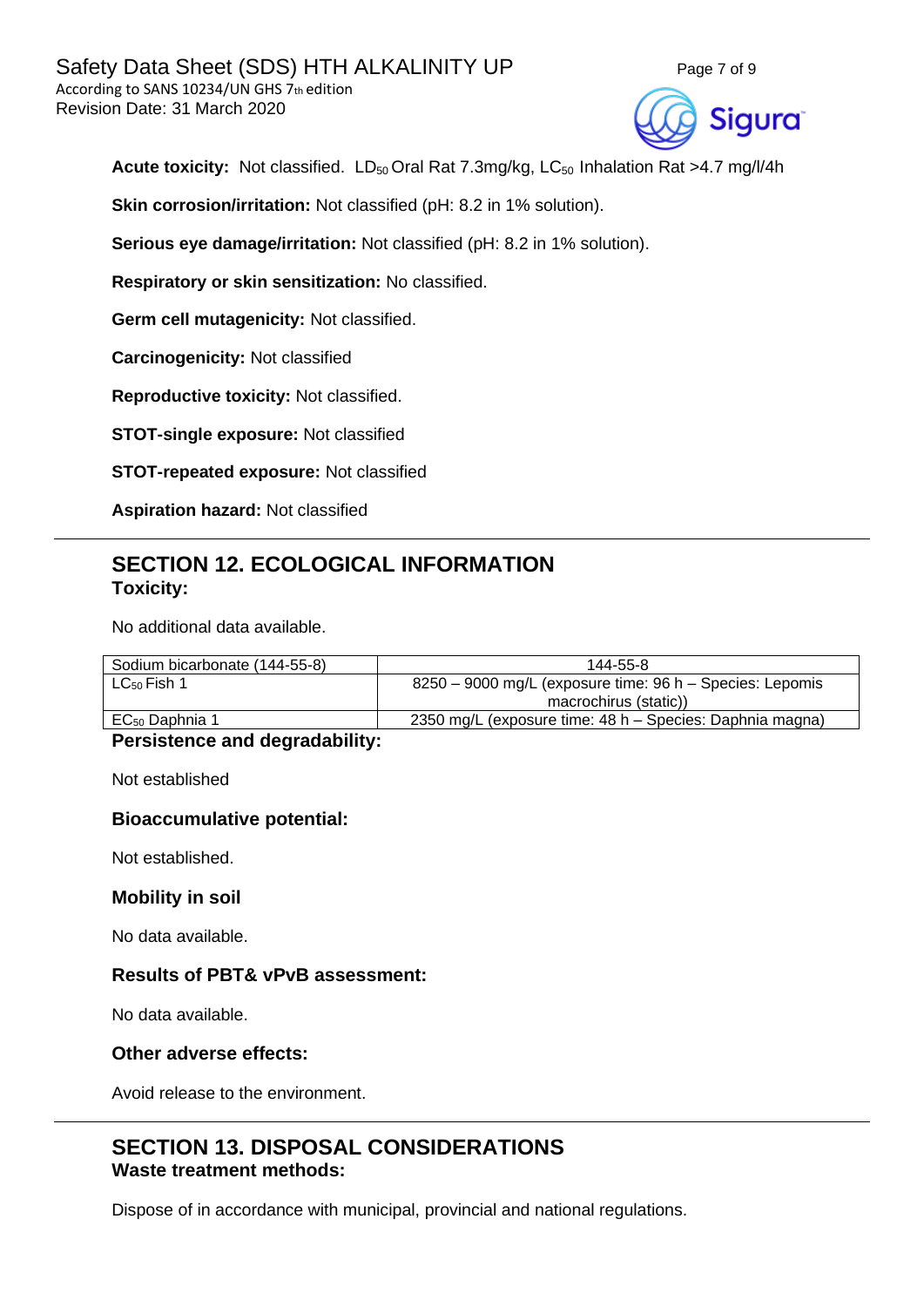

### **Product/ packaging disposal:**

Recycle where possible.

# **SECTION 14. TRANSPORT INFORMATION**

Not regulated for transport

|                          | <b>Land transport</b><br>(ADR/RID) | Sea transport<br>(IMDG) | Air transport<br>(ICAO/IATA) |
|--------------------------|------------------------------------|-------------------------|------------------------------|
| <b>UN-Number</b>         | Not required                       | Not required            | Not required                 |
| <b>UN Proper</b>         | Not required                       | Not required            | Not required                 |
| shipping name:           |                                    |                         |                              |
| <b>Transport hazard</b>  | Not required                       | Not required            | Not required                 |
| class:                   |                                    |                         |                              |
| Packaging group:         | Not required                       | Not required            | Not required                 |
| Marine pollutant:        | No.                                | No.                     | No.                          |
| <b>Special</b>           | Not required                       | Not required            | Not required                 |
| precautions for          |                                    |                         |                              |
| user:                    |                                    |                         |                              |
| <b>Transport in bulk</b> | Not required                       | Not required            | Not required                 |
| according to             |                                    |                         |                              |
| <b>MARPOL 73/78</b>      |                                    |                         |                              |
| Annex II and the         |                                    |                         |                              |
| <b>IBC</b> code          |                                    |                         |                              |

# **SECTION 15. REGULATORY INFORMATION**

**Safety, health and environmental regulations/legislation for the mixture:**

**Relevant information regarding authorization:** Occupational Health and Safety Act 1993 Regulation for Hazardous Chemical Substances.

**Relevant information regarding restrictions:** None known.

**EU regulations:** Regulation EC 1272/2008 [EU-GHS/CLP]

**Other National regulations:** None.

**Chemical Safety Assessment carried out?** No.

# **16. OTHER INFORMATION Indication of changes:**

GHS aligned.

2020/03/31 – Company logo changed to Sigura; Details of the supplier of SDS changed to reflect new

entity name.

## **Relevant classification and H statements (number and full text):**